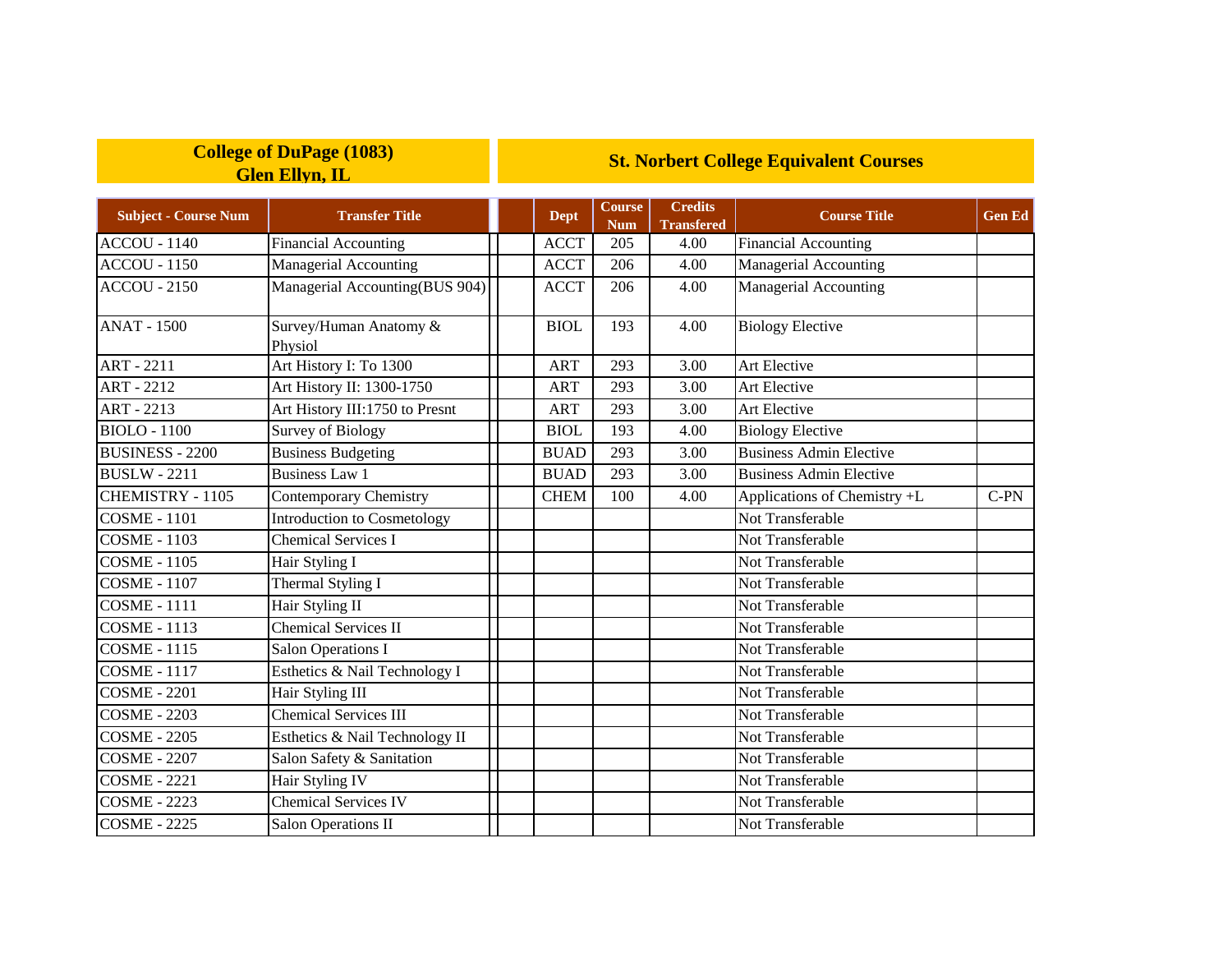| <b>COSME - 2227</b>     | Thermal Styling II                    |             |     |      | Not Transferable                     |               |
|-------------------------|---------------------------------------|-------------|-----|------|--------------------------------------|---------------|
| <b>COSME - 2250</b>     | <b>License Review</b>                 |             |     |      | Not Transferable                     |               |
| <b>COSME - 2253</b>     | <b>Advanced Chemical Services II</b>  |             |     |      | Not Transferable                     |               |
| <b>ECONO - 2201</b>     | Macroeconomics & Global<br>Econmy     | <b>ECON</b> | 101 | 3.00 | Macroeconomics                       | $C-IS$        |
| <b>ECONO - 2202</b>     | Microeconomics & Global<br>Econmy     | <b>ECON</b> | 102 | 3.00 | Microeconomics                       | $C$ -IS       |
| <b>ECONOMICS - 2200</b> | Principles of Economics               | <b>ECON</b> | 100 | 3.00 | <b>Fundamentals of Economics</b>     | $C$ -IS       |
| <b>EDUCA - 1105</b>     | <b>Career Development</b>             | <b>ELEC</b> | 193 | 2.00 | <b>General Elective</b>              |               |
| <b>EDUCA - 1115</b>     | <b>College Success Skills</b>         | <b>IDIS</b> | 110 | 2.00 | <b>Academic Survival Skills</b>      |               |
| <b>ENGLI-0481</b>       | Approaches to College Reading         |             |     |      | Not Transferable                     |               |
| <b>ENGLI-1101</b>       | <b>Engish Compositon 1</b>            | <b>IDIS</b> | 100 | 3.00 | <b>College Writing</b>               |               |
| <b>ENGLI - 1102</b>     | <b>Engish Compositon 2</b>            | <b>ENGL</b> | 101 | 3.00 | <b>English Composition</b>           | $C-WI$        |
| <b>ENGLI - 1150</b>     | <b>Short Fiction</b>                  | <b>ENGL</b> | 193 | 3.00 | <b>English Elective</b>              |               |
| <b>ENGLI - 1154</b>     | Film as Literature                    | <b>ENGL</b> | 193 | 3.00 | <b>English Elective</b>              |               |
| <b>ENGLI - 1157</b>     | Children's Literature                 | <b>ENGL</b> | 193 | 3.00 | <b>English Elective</b>              |               |
| <b>ENGLI - 2253</b>     | <b>Creative Non-Fiction Writing</b>   | <b>ENGL</b> | 304 | 3.00 | <b>Creative Non-Fiction Workshop</b> |               |
| <b>GERMA - 1102</b>     | <b>Elementary German II</b>           | <b>GERM</b> | 102 | 3.00 | <b>Elementary German 2</b>           | $C-SL$        |
| <b>HISTO - 1110</b>     | Western Civ Until 1600                | <b>HIST</b> | 112 | 3.00 | Westrn Civ 1:Bronze/Renaissnce       | C-WT          |
| <b>HISTO - 1120</b>     | <b>Western Civilzation Since 1600</b> | <b>HIST</b> | 113 | 3.00 | Westrn Civ 2: Early/Mod Europe       | $C-WT$        |
| <b>HISTO - 1130</b>     | US History to 1865                    | <b>HIST</b> | 114 | 3.00 | History of the United States 1       | $C-DD$        |
| <b>HISTO - 1140</b>     | US History Since 1865                 | <b>HIST</b> | 115 | 3.00 | History of the United States 2       | $C-DD$        |
| <b>HUMAN - 1125</b>     | <b>Introduction to Addictions</b>     | <b>SOCI</b> | 193 | 4.00 | Sociology Elective                   |               |
| <b>HUMNT - 1101</b>     | Intro to Humanities: The Arts         | <b>HUMA</b> | 100 | 3.00 | Intr Humanities thru Fine Arts       | C-EI, C<br>WI |
| <b>ITALI - 1101</b>     | Elementary Italian I                  | <b>ITAL</b> | 101 | 4.00 | Intro to Italian Language 1          |               |
| <b>ITALI - 1102</b>     | Elementary Italian II                 | <b>ITAL</b> | 102 | 4.00 | Elementary Italian 2                 | $C-SL$        |
| <b>MANAG - 2210</b>     | Principles of Management              | <b>BUAD</b> | 293 | 3.00 | <b>Business Admin Elective</b>       |               |
| <b>MANAG - 2220</b>     | <b>Organizational Behavior</b>        | <b>BUAD</b> | 337 | 3.00 | <b>Behavior</b> in Organizations     |               |
| <b>MARKE - 2210</b>     | Principles of Marketing               | <b>BUAD</b> | 270 | 4.00 | Marketing Concepts and Issues        |               |
| MAT - 0455              | <b>Fundamentals of Algebra</b>        |             |     |      | Not Transferable                     |               |
| MAT - 0460              | College Arithmetic                    |             |     |      | Not Transferable                     |               |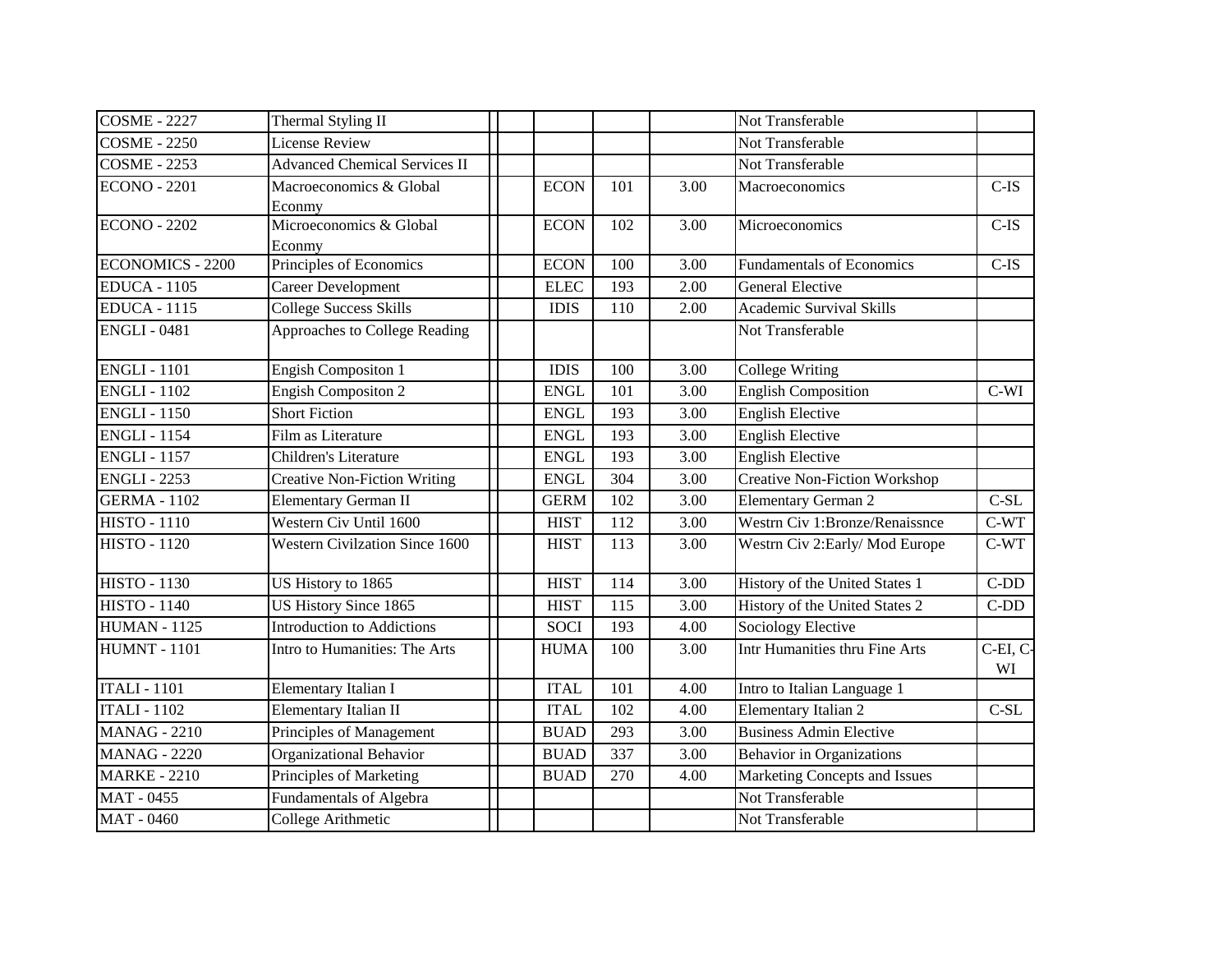| <b>MAT - 0470</b>         | <b>Elementary Plane Geometry</b>     |             |     |      | Not Transferable                   |         |
|---------------------------|--------------------------------------|-------------|-----|------|------------------------------------|---------|
| <b>MAT - 0481</b>         | Foundations for College Math I       |             |     |      | Not Transferable                   |         |
| <b>MAT - 0482</b>         | Foundations for College Mth II       |             |     |      | Not Transferable                   |         |
| <b>MAT</b> - 1100         | <b>Business Mathematics</b>          | <b>MATH</b> | 193 | 3.00 | <b>Mathematics Elective</b>        |         |
| <b>MAT</b> - 1102         | Math for Health Sciences             | <b>MATH</b> | 193 | 3.00 | <b>Mathematics Elective</b>        |         |
| <b>MAT - 1104</b>         | Math for Horticulture                | <b>MATH</b> | 193 | 3.00 | <b>Mathematics Elective</b>        |         |
| <b>MAT-1115</b>           | <b>Technical Mathematics I</b>       | <b>MATH</b> | 193 | 3.00 | <b>Mathematics Elective</b>        |         |
| MAT - 1116                | <b>Technical Mathematics II</b>      | <b>MATH</b> | 193 | 5.00 | <b>Mathematics Elective</b>        |         |
| <b>MAT</b> - 1120         | Math Foundations/Sonographers        | <b>MATH</b> | 193 | 3.00 | <b>Mathematics Elective</b>        |         |
| <b>MAT</b> - 1218         | <b>General Education Mathematics</b> | <b>MATH</b> | 123 | 3.00 | Applcatns of Contemporary Math     | $C-QR$  |
| MAT - 1635                | <b>Statistics</b>                    | <b>SSCI</b> | 224 | 4.00 | <b>Basic Statistics</b>            | $C-QR$  |
| <b>MAT-2134</b>           | Calculus for Busnss & Soc. Sci       | <b>MATH</b> | 124 | 4.00 | <b>Survey of Calculus</b>          | $C-QR$  |
| MAT - 2231                | Calculus & Analytic Geometry I       | <b>MATH</b> | 131 | 5.00 | Calculus + Analytic Geometry 1     | $C-QR$  |
| <b>MAT - 2232</b>         | Calculus & Analytic Geomtry II       | <b>MATH</b> | 132 | 5.00 | Calculus + Analytic Geometry 2     | $C-QR$  |
| <b>MATH - 1635</b>        | <b>Statistics</b>                    | <b>SSCI</b> | 224 | 4.00 | <b>Basic Statistics</b>            | $C-QR$  |
| <b>MCOMM - 1100</b>       | Intro to Mass Communication          | <b>COME</b> | 124 | 3.00 | Principles Mass Communication      |         |
| PE - 2201                 | Introduction to Coaching             | <b>PHED</b> | 293 | 3.00 | <b>Physical Education Elective</b> |         |
| PHILOS - 1100             | Introduction to Philosophy           | PHIL        | 193 | 3.00 | Philosophy Elective                |         |
| <b>PHILOS - 1114</b>      | <b>Business Ethics</b>               | PHIL        | 193 | 3.00 | Philosophy Elective                |         |
| РНОТО - 1100              | Fundamentals of Photography          | <b>ART</b>  | 193 | 3.00 | Art Elective                       |         |
| <b>PHYS - 1202</b>        | <b>General Physics II</b>            | <b>PHYS</b> | 112 | 4.00 | Fundamental Physics 2+L            |         |
| <b>PHYS</b> - 2201        | Introduction to Coaching             | <b>PHED</b> | 293 | 3.00 | <b>Physical Education Elective</b> |         |
| <b>PHYSI - 1201</b>       | <b>General Physics I</b>             | <b>PHYS</b> | 111 | 5.00 | Fundamental Physics 1 +L           | $C-PN$  |
| <b>PSYCH - 1100</b>       | <b>General Psychology</b>            | <b>PSYC</b> | 100 | 3.00 | General Psychology                 | $C$ -IS |
| <b>PSYCH - 2210</b>       | Industrial&Organizational            | <b>PSYC</b> | 221 | 3.00 | Industrial + Organztionl Psych     |         |
| <b>PSYCH - 2260</b>       | <b>Abnormal Psychology</b>           | <b>PSYC</b> | 212 | 3.00 | Abnormal Psychology                |         |
| <b>RELIG - 1100</b>       | Introduction to Religion             | <b>THRS</b> | 193 | 3.00 | Theo + Relgs Studies Elective      |         |
| RELIG - $1\overline{150}$ | <b>World Religions</b>               | <b>RELS</b> | 193 | 3.00 | Religious Studies Elective         |         |
| SOCIO - 1100              | Introduction to Sociology            | <b>SOCI</b> | 100 | 3.00 | Introduction to Sociology          | $C$ -IS |
| <b>SPANI - 1101</b>       | <b>Elementary Spanish I</b>          | <b>SPAN</b> | 101 | 4.00 | Elementary Spanish 1               |         |